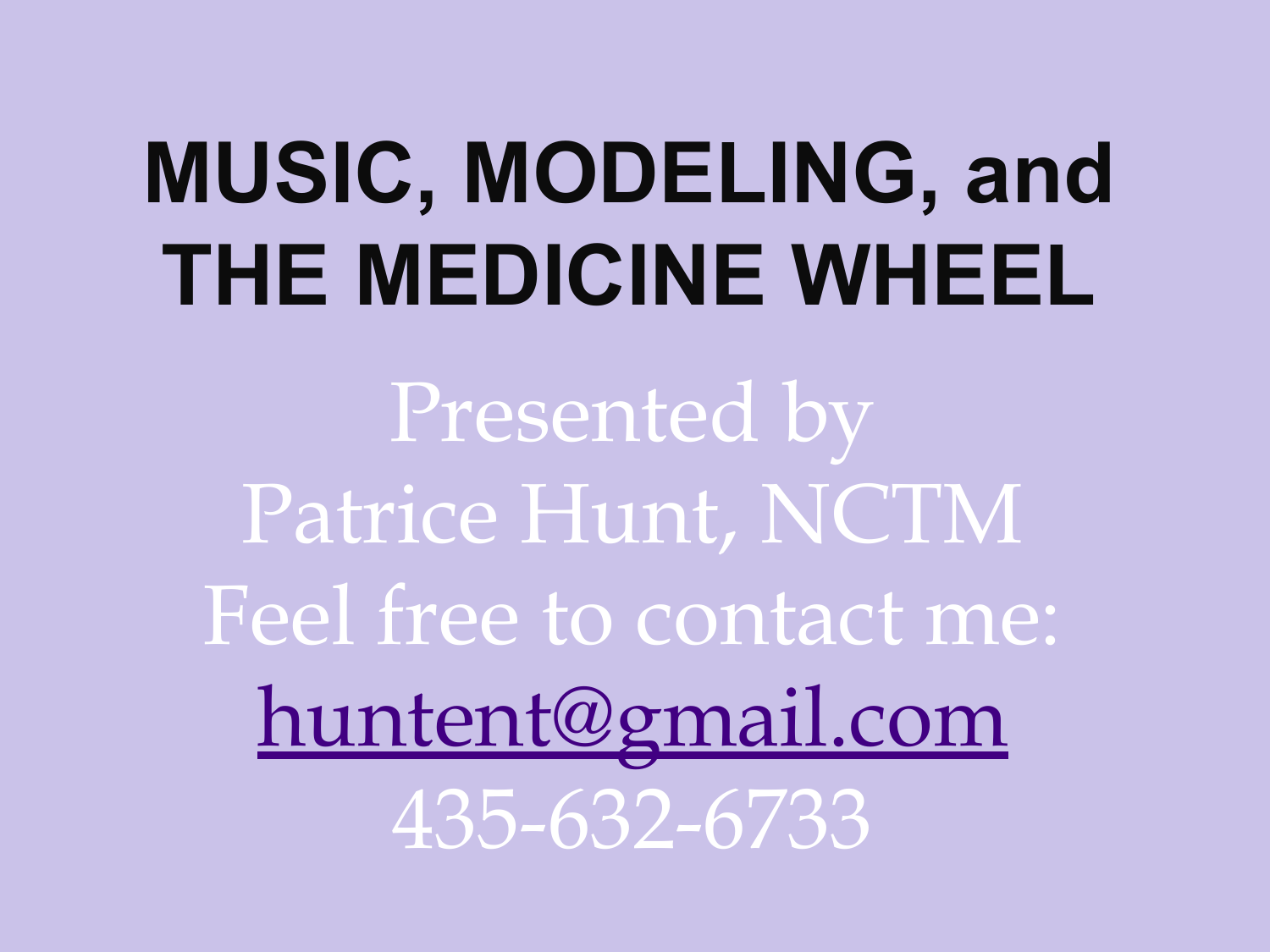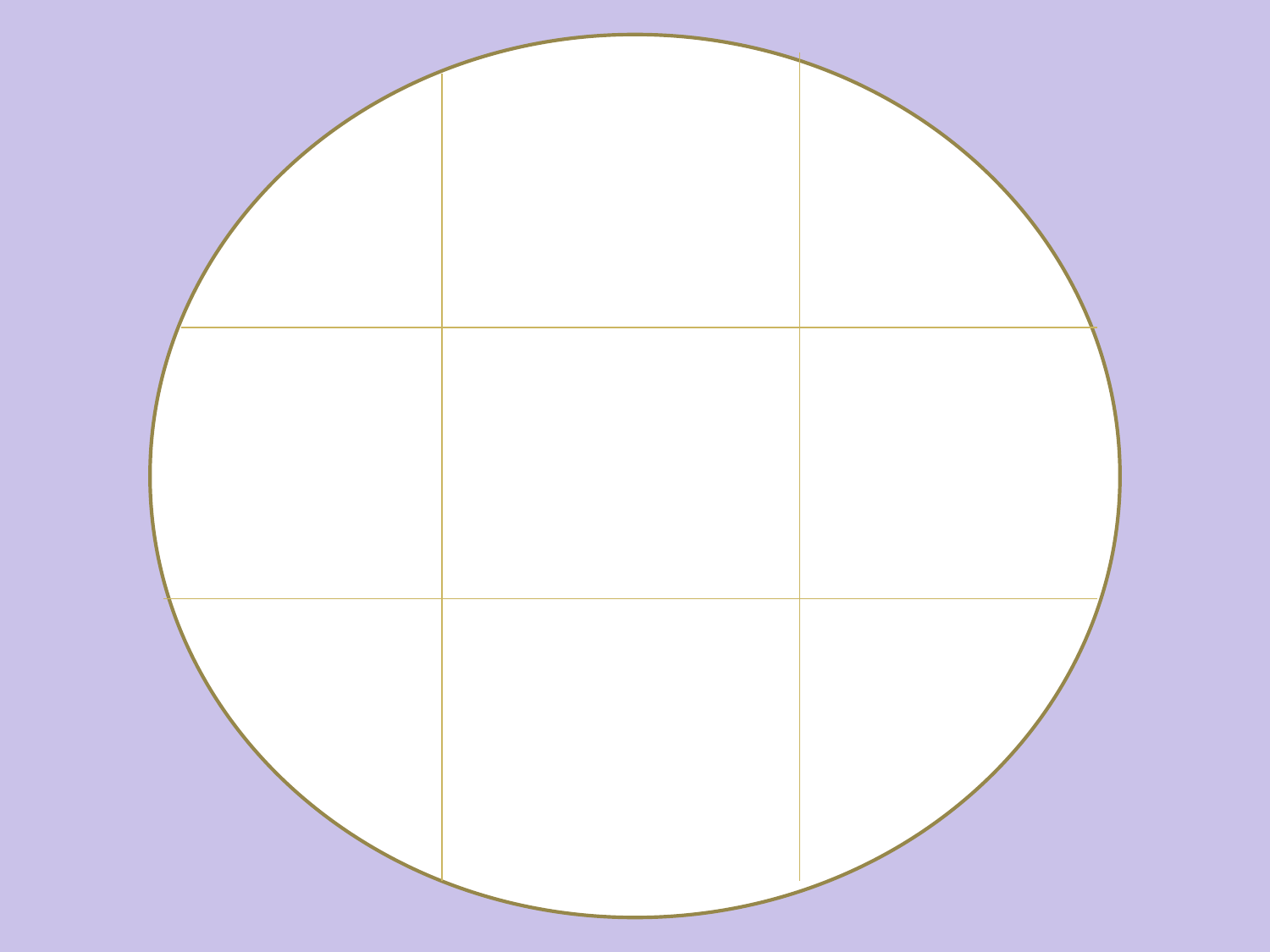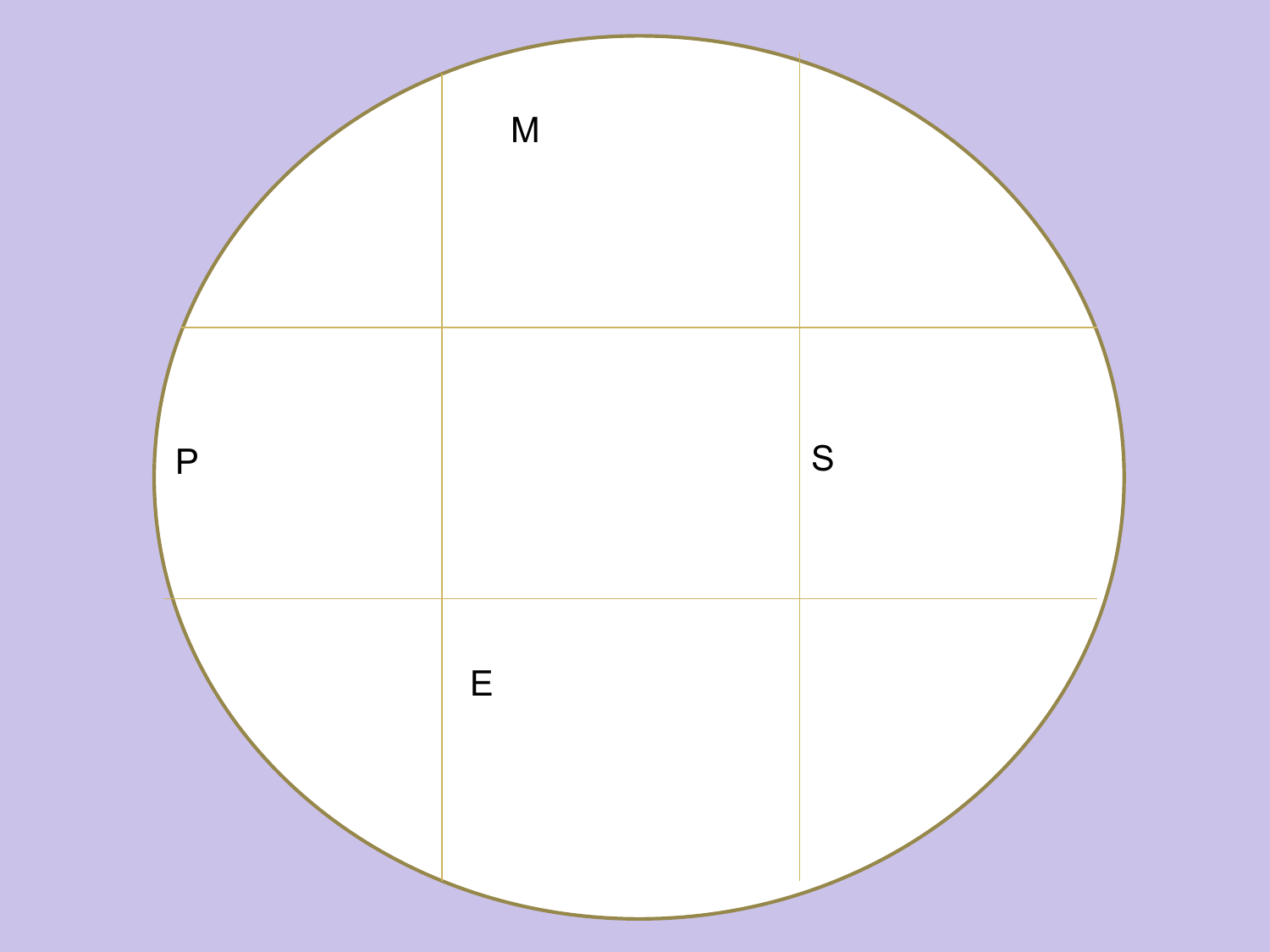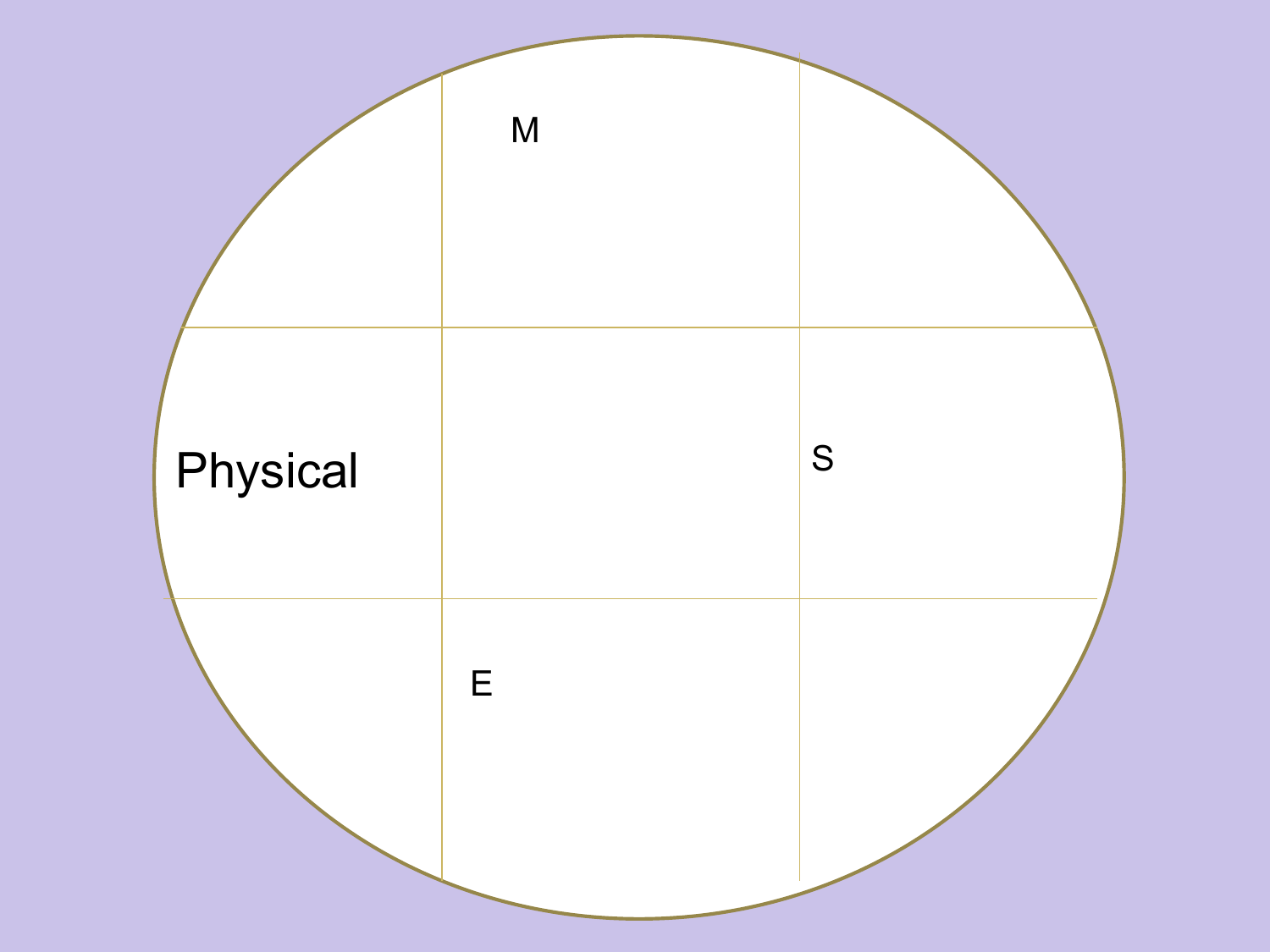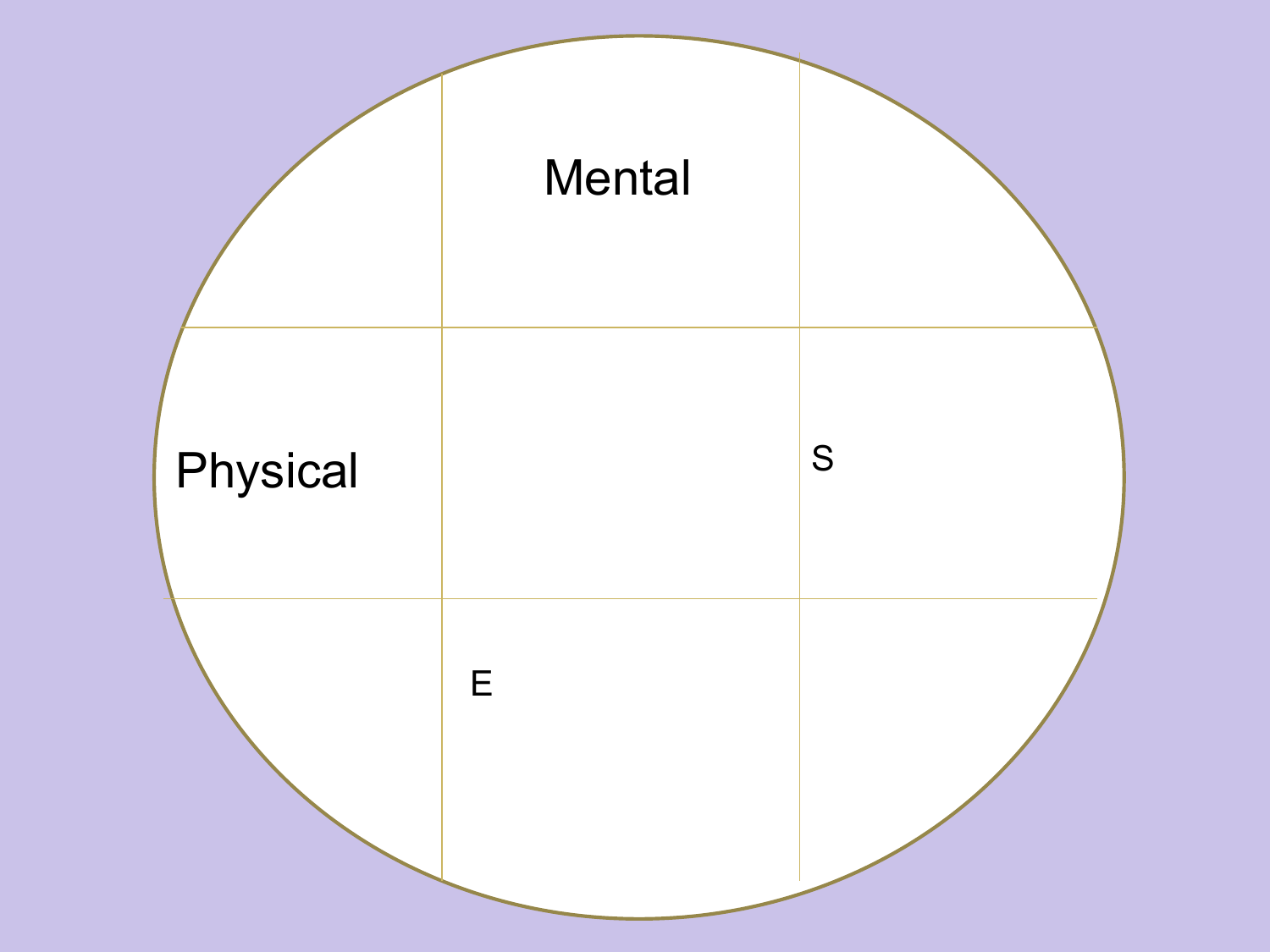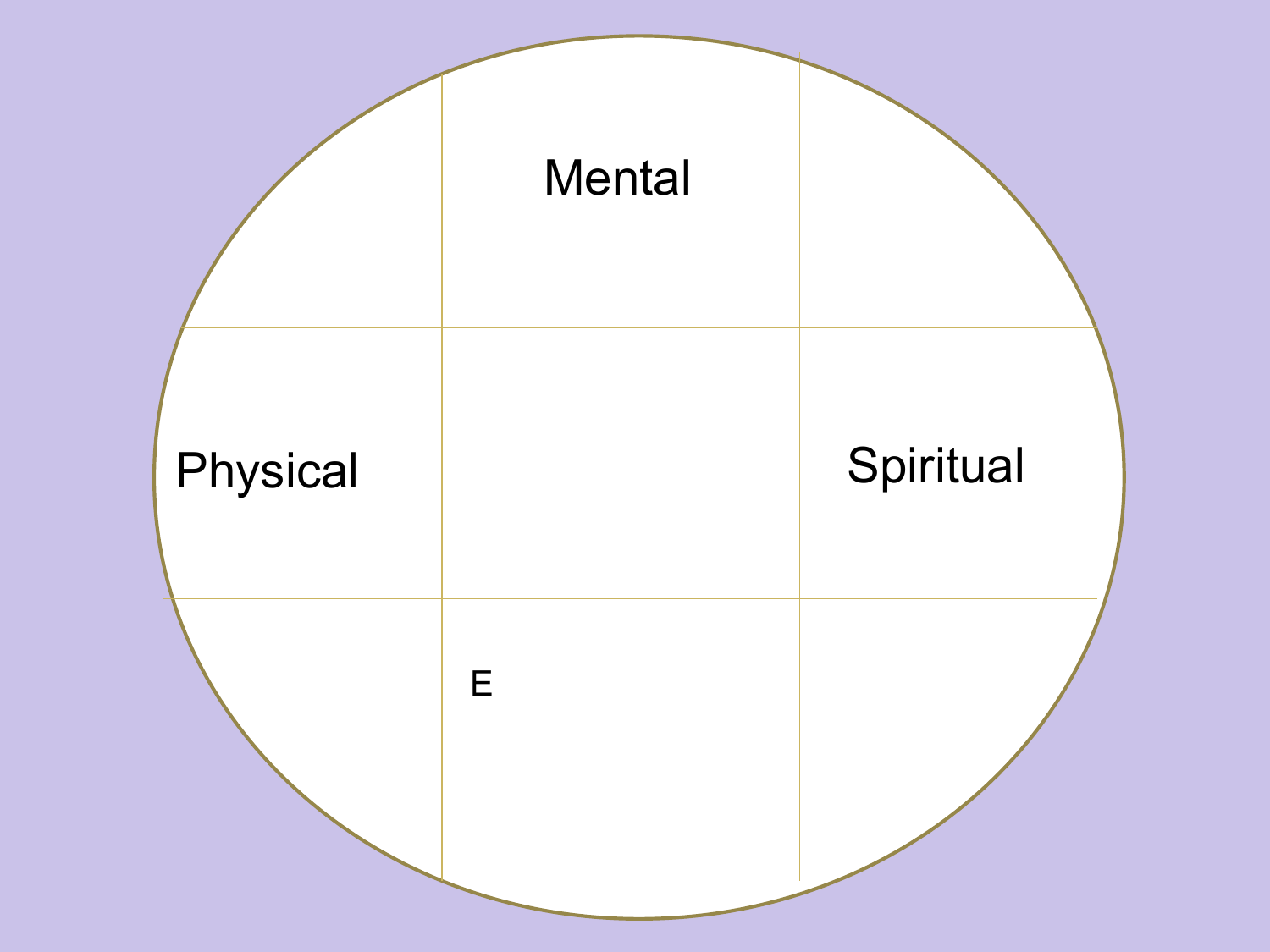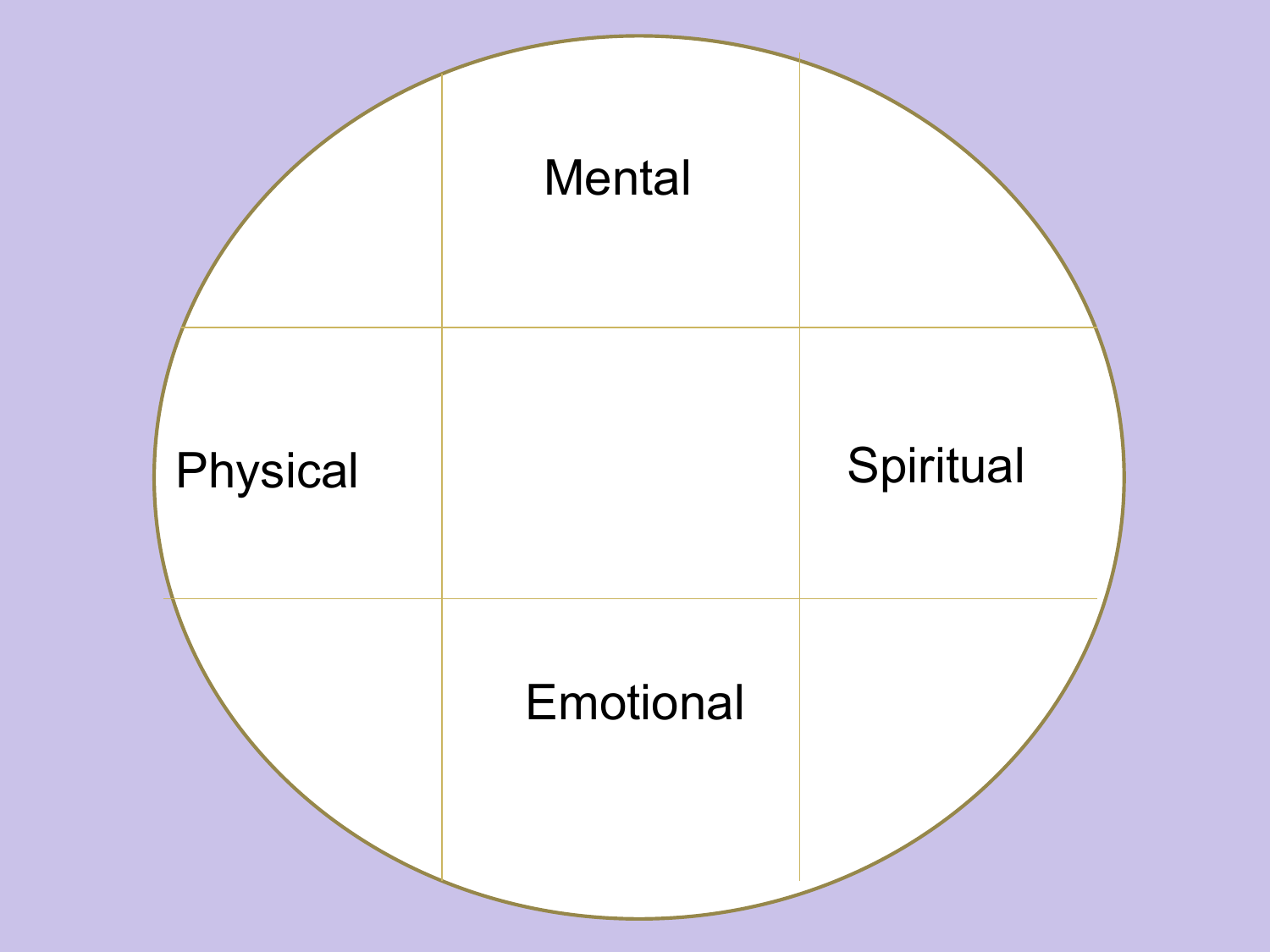#### **Scoring:**

On a scale of 1-9, score yourself in each area discussed.

Score of 1 = doing really poorly

Score of  $9 = I'm$  really good at this.

Be honest with yourself, but don't be too harsh, either!!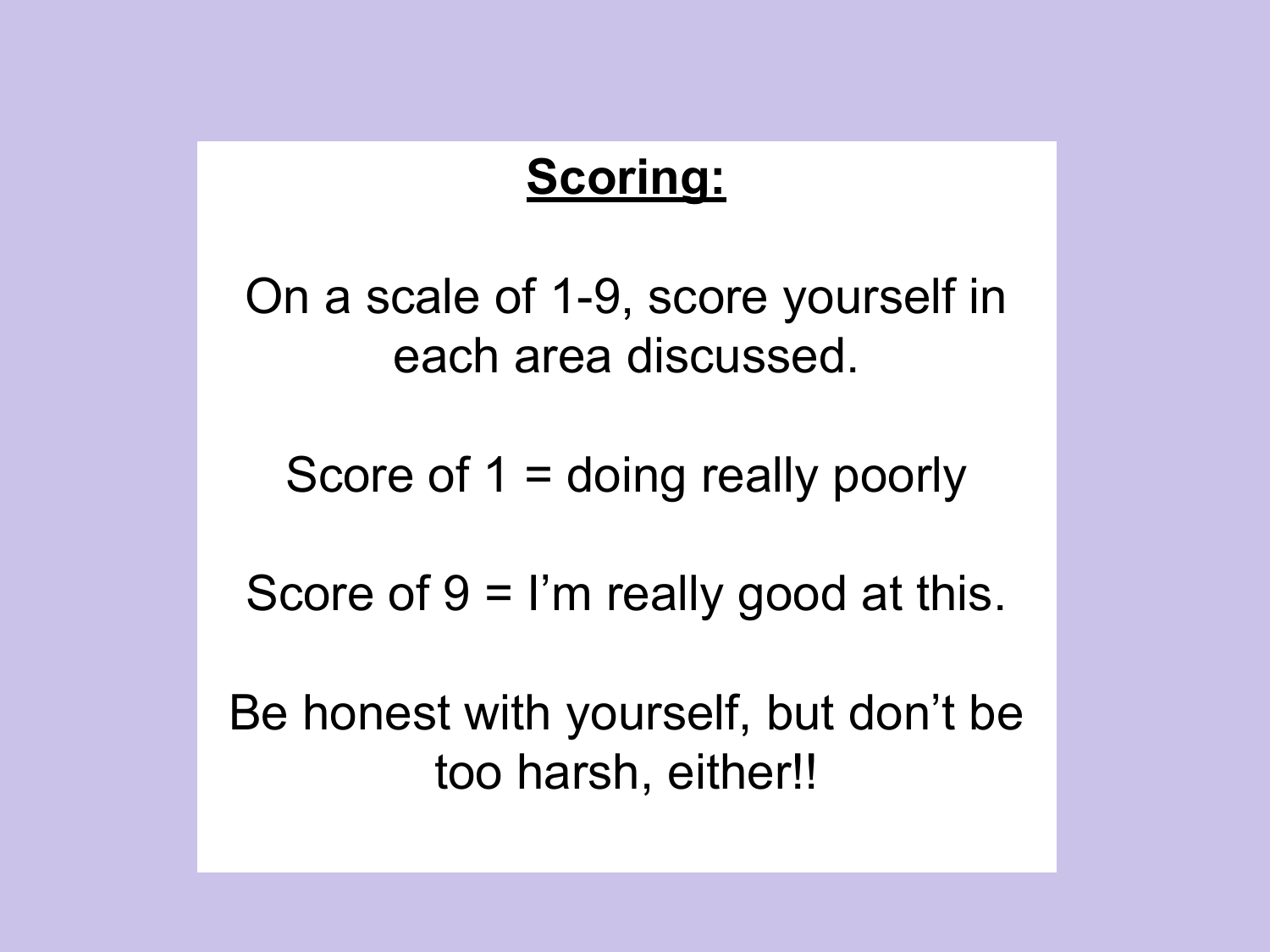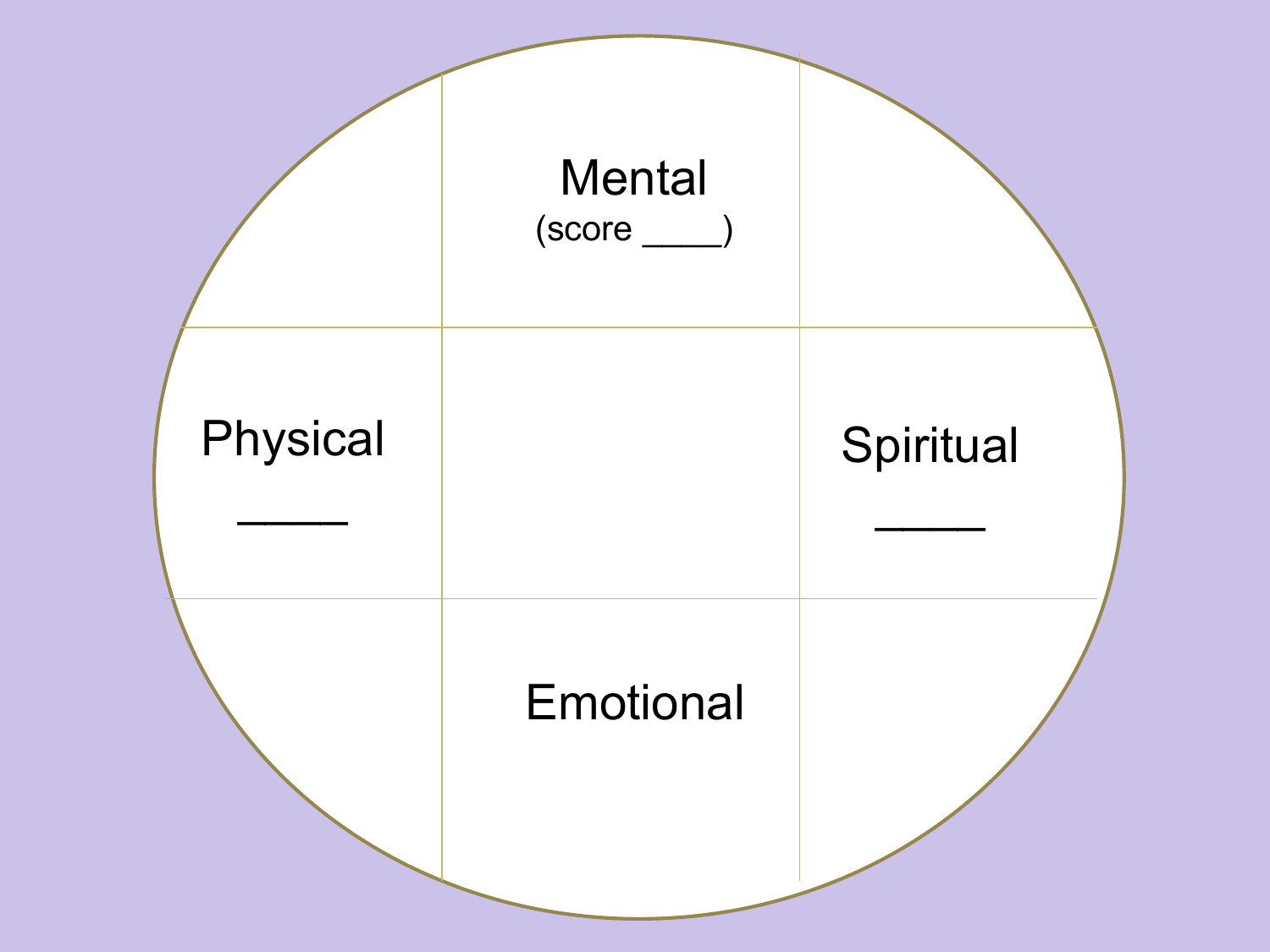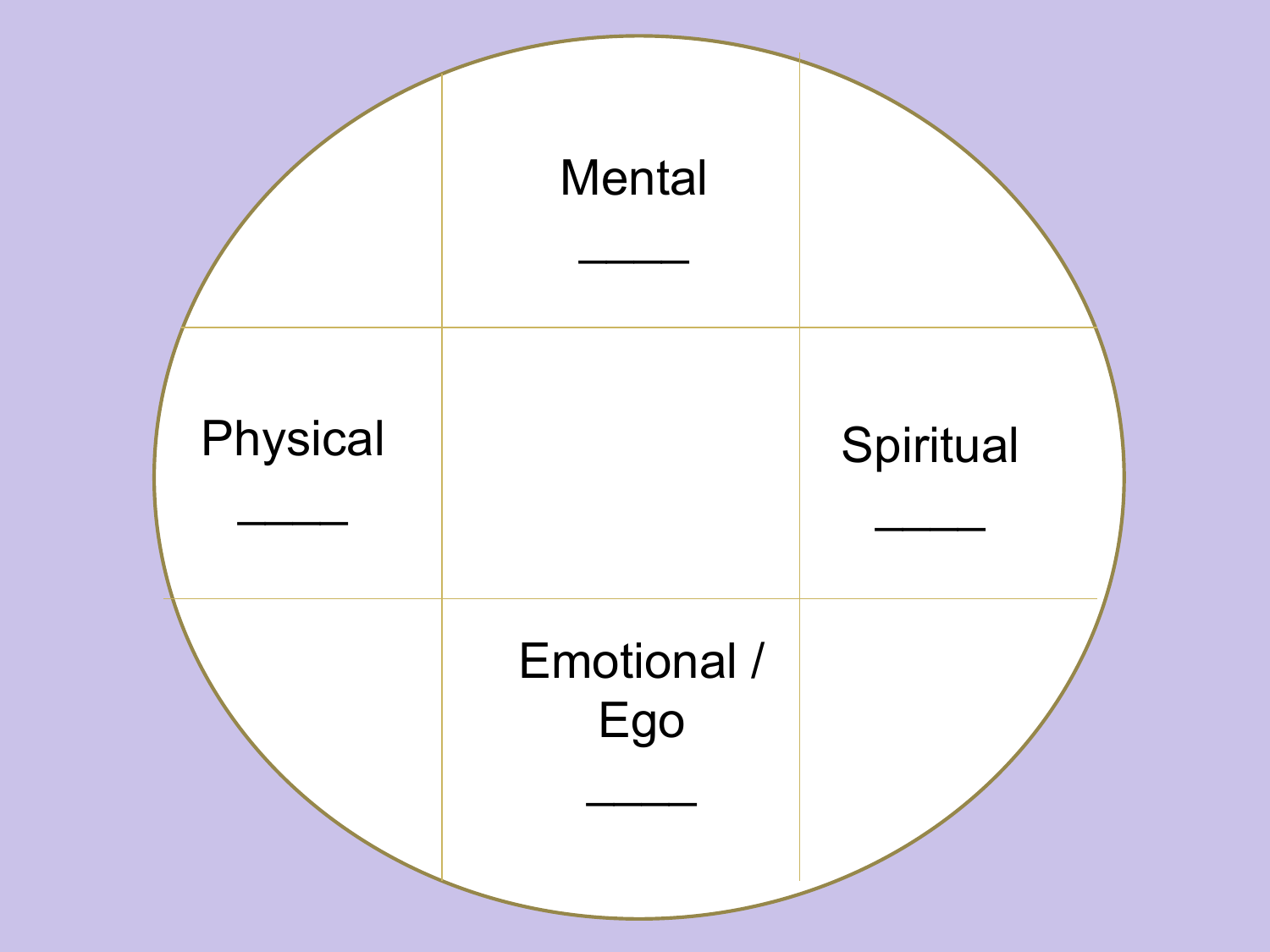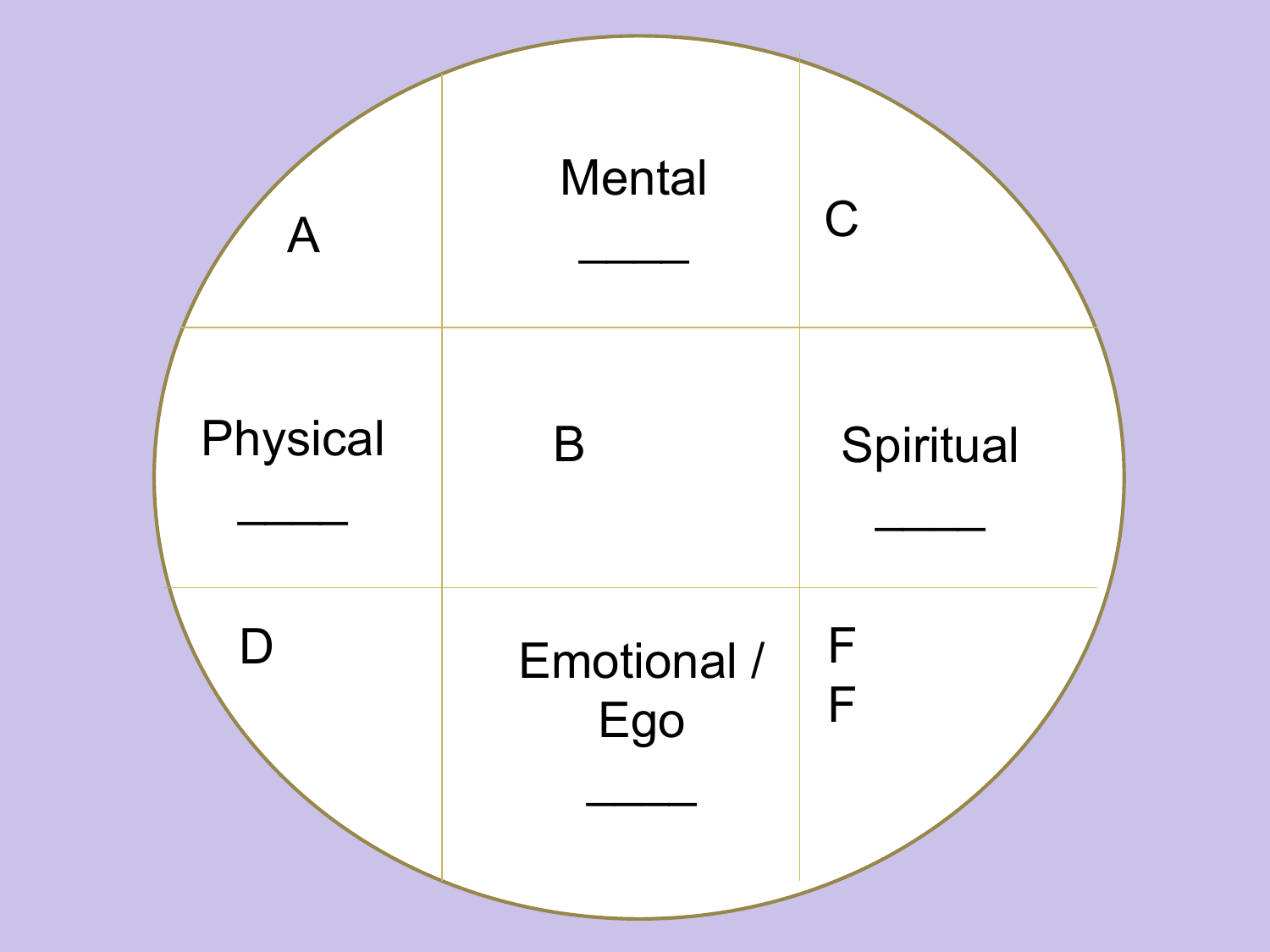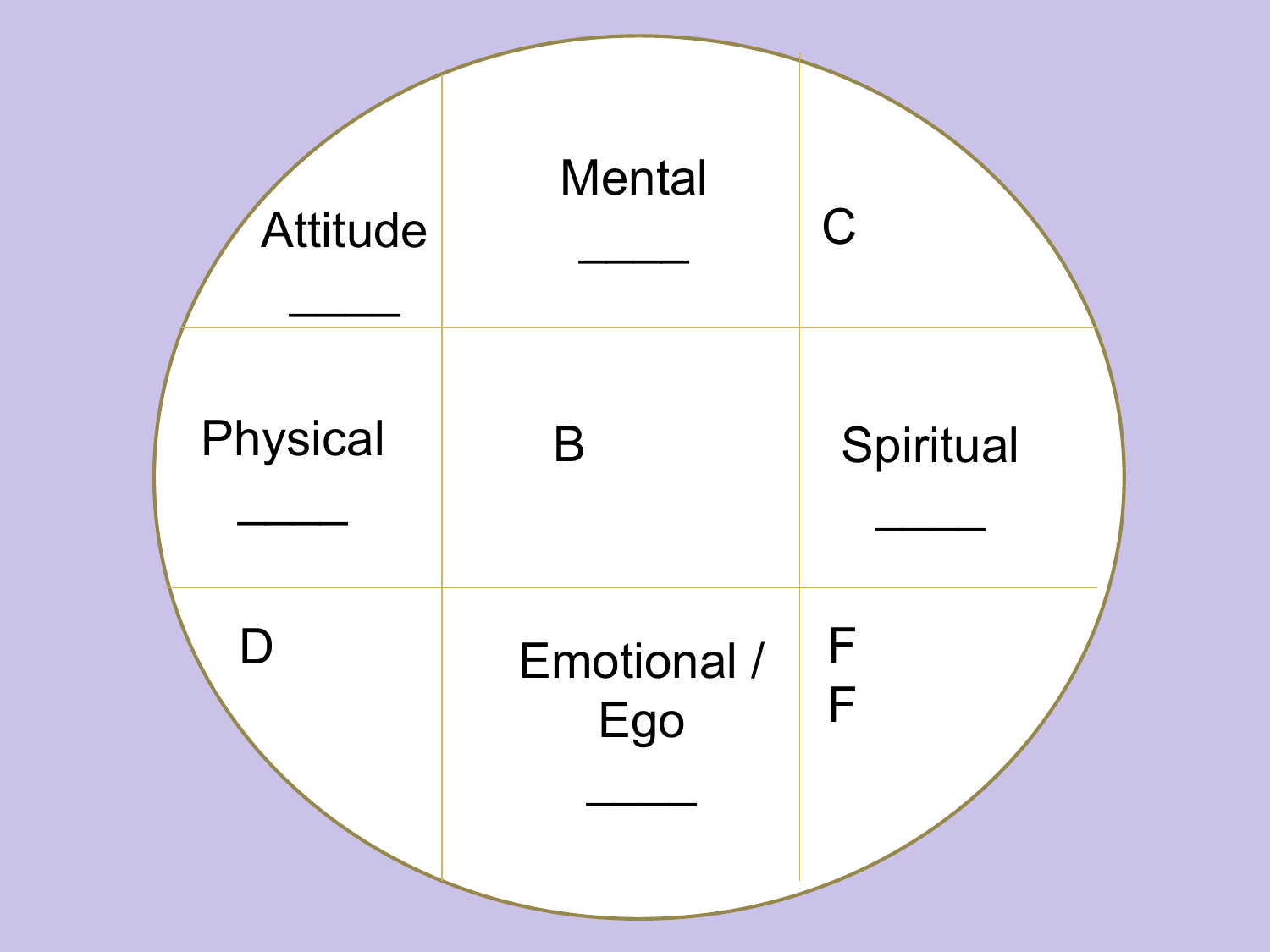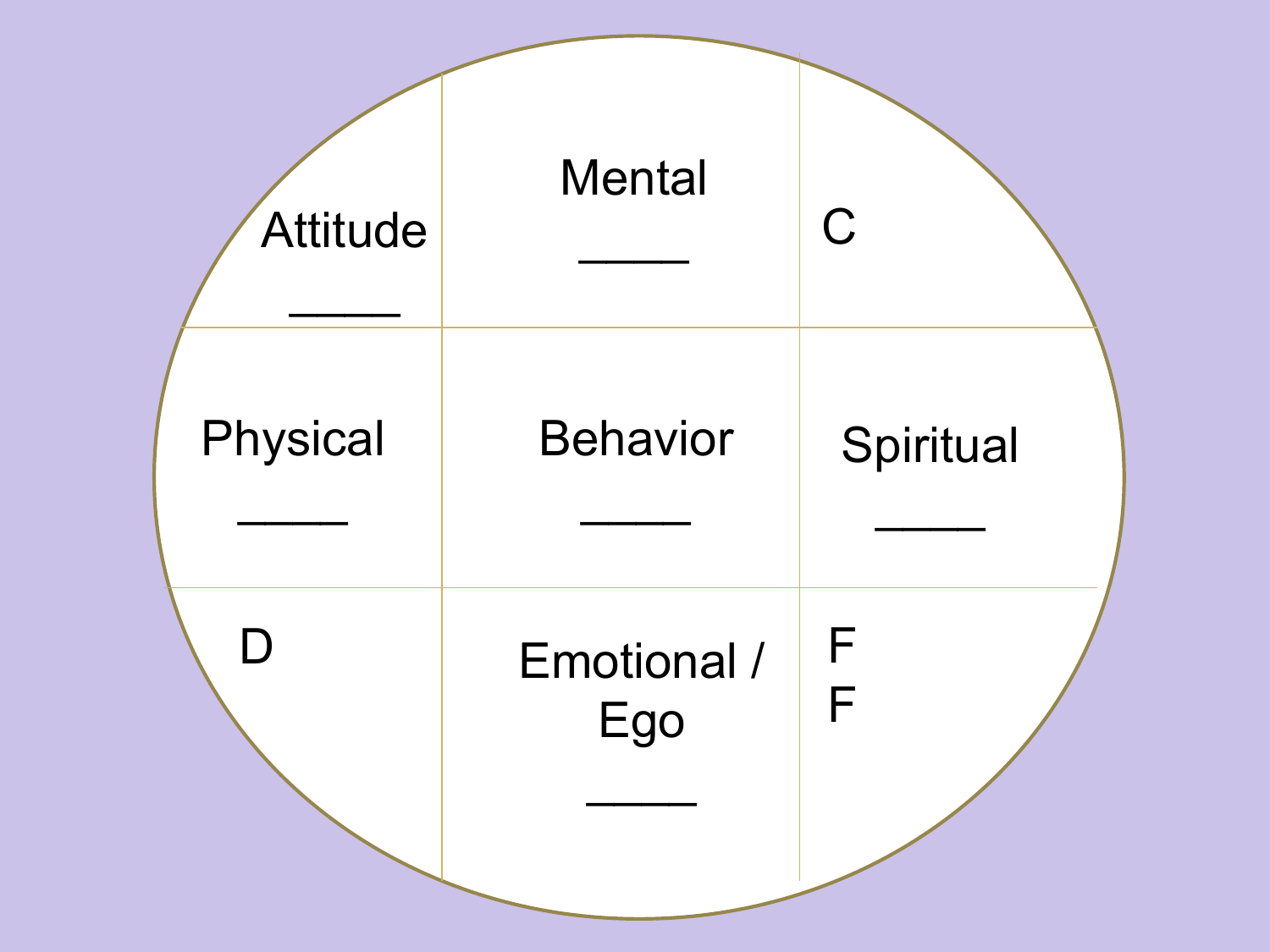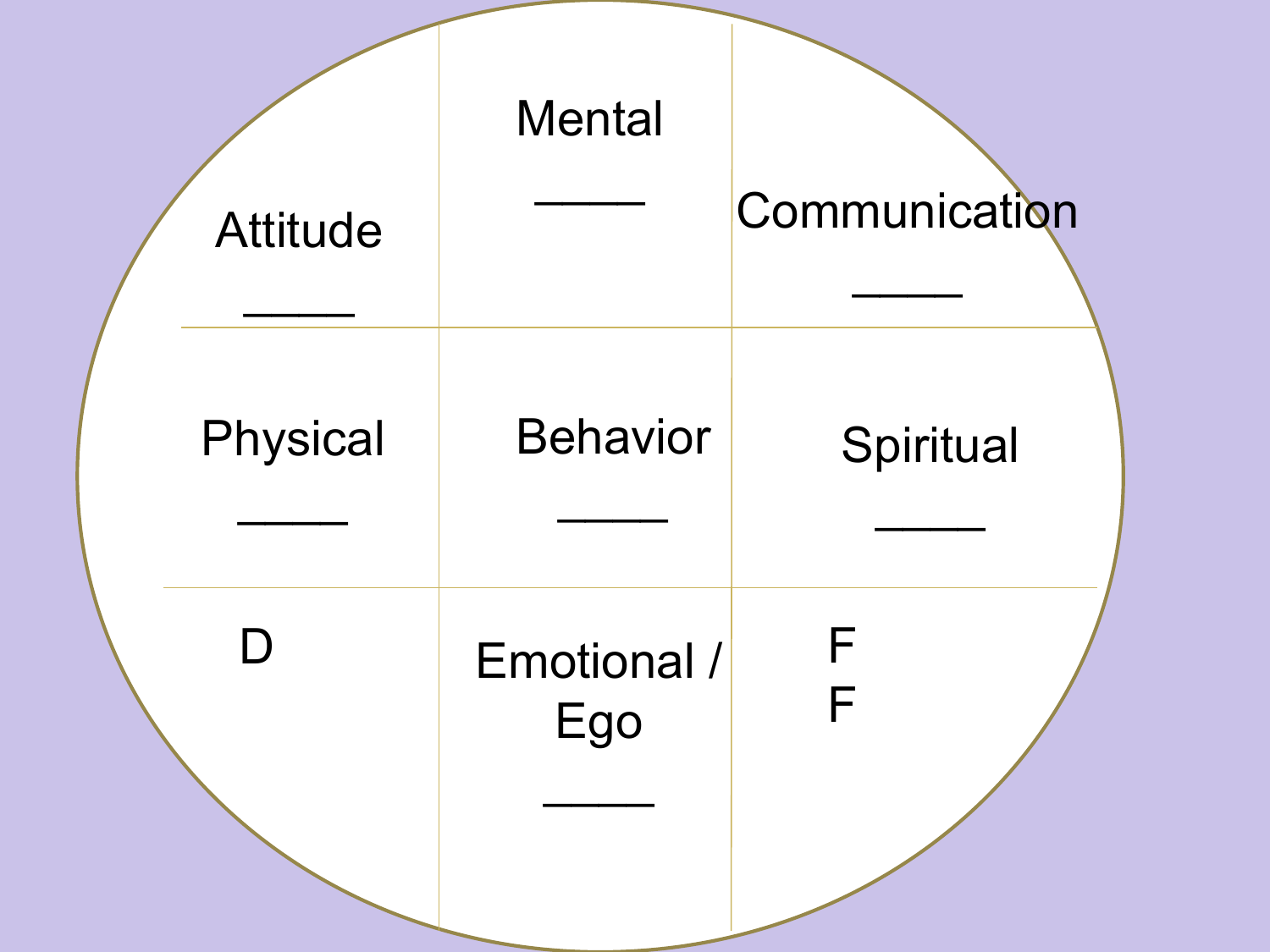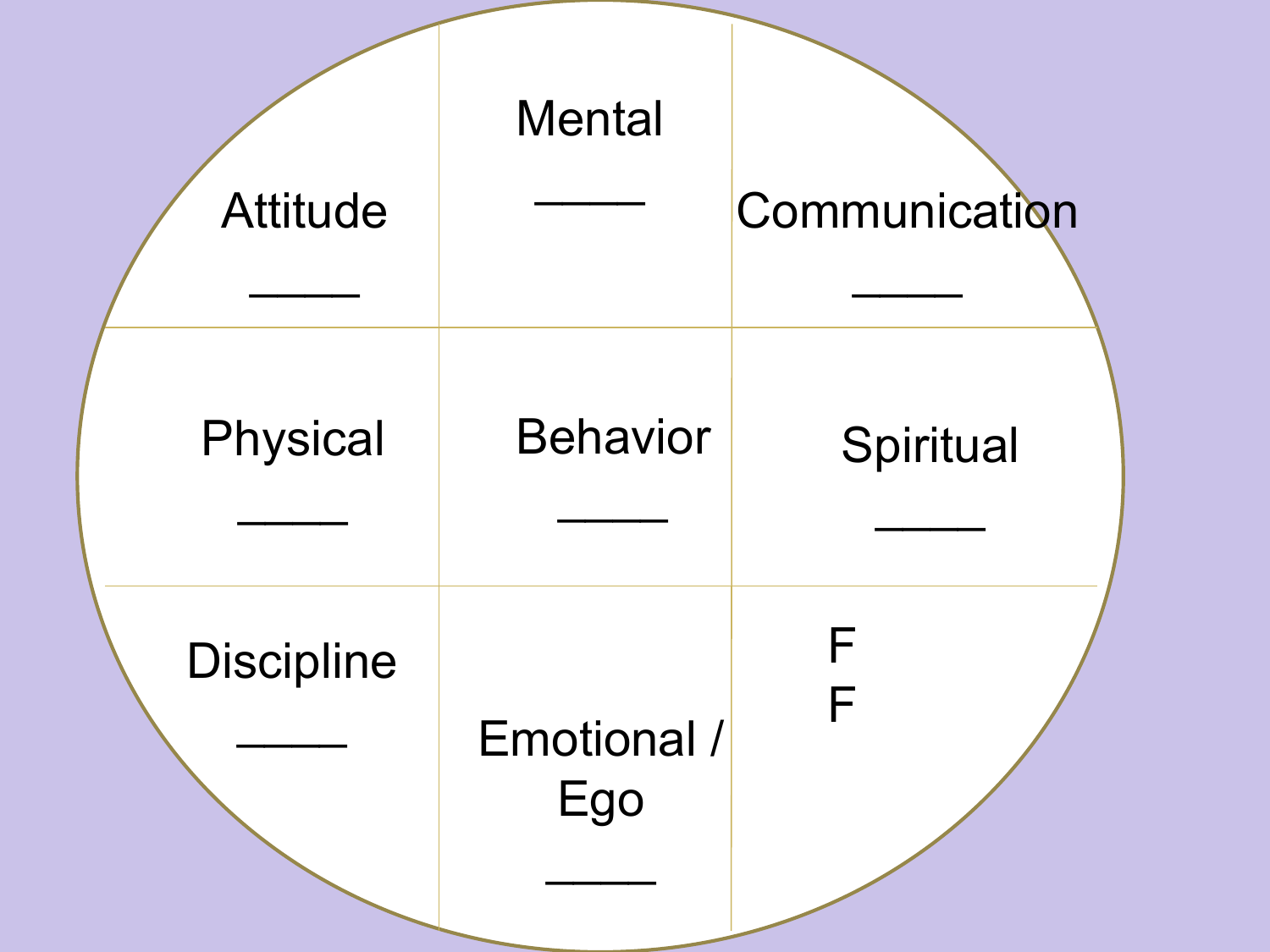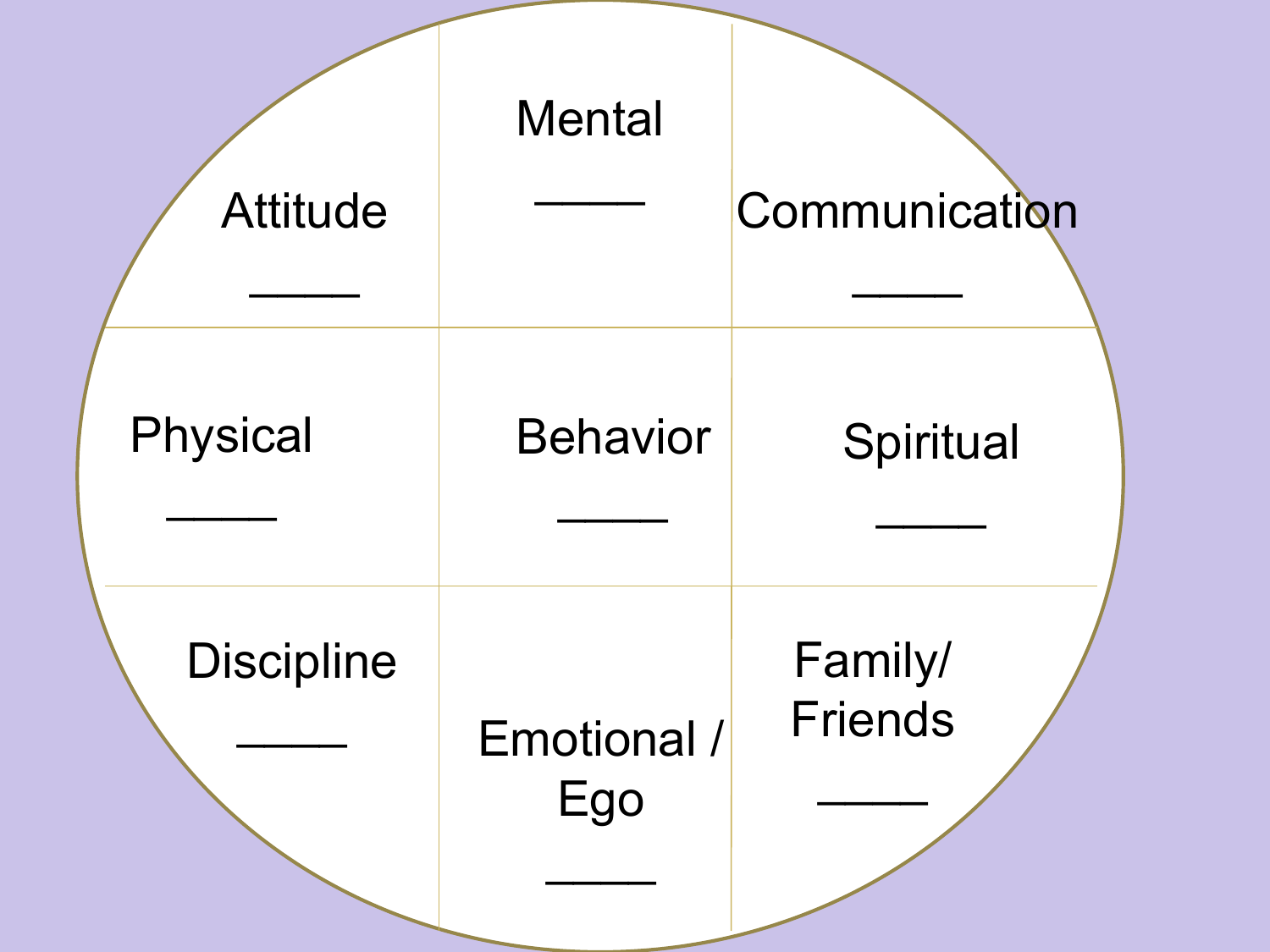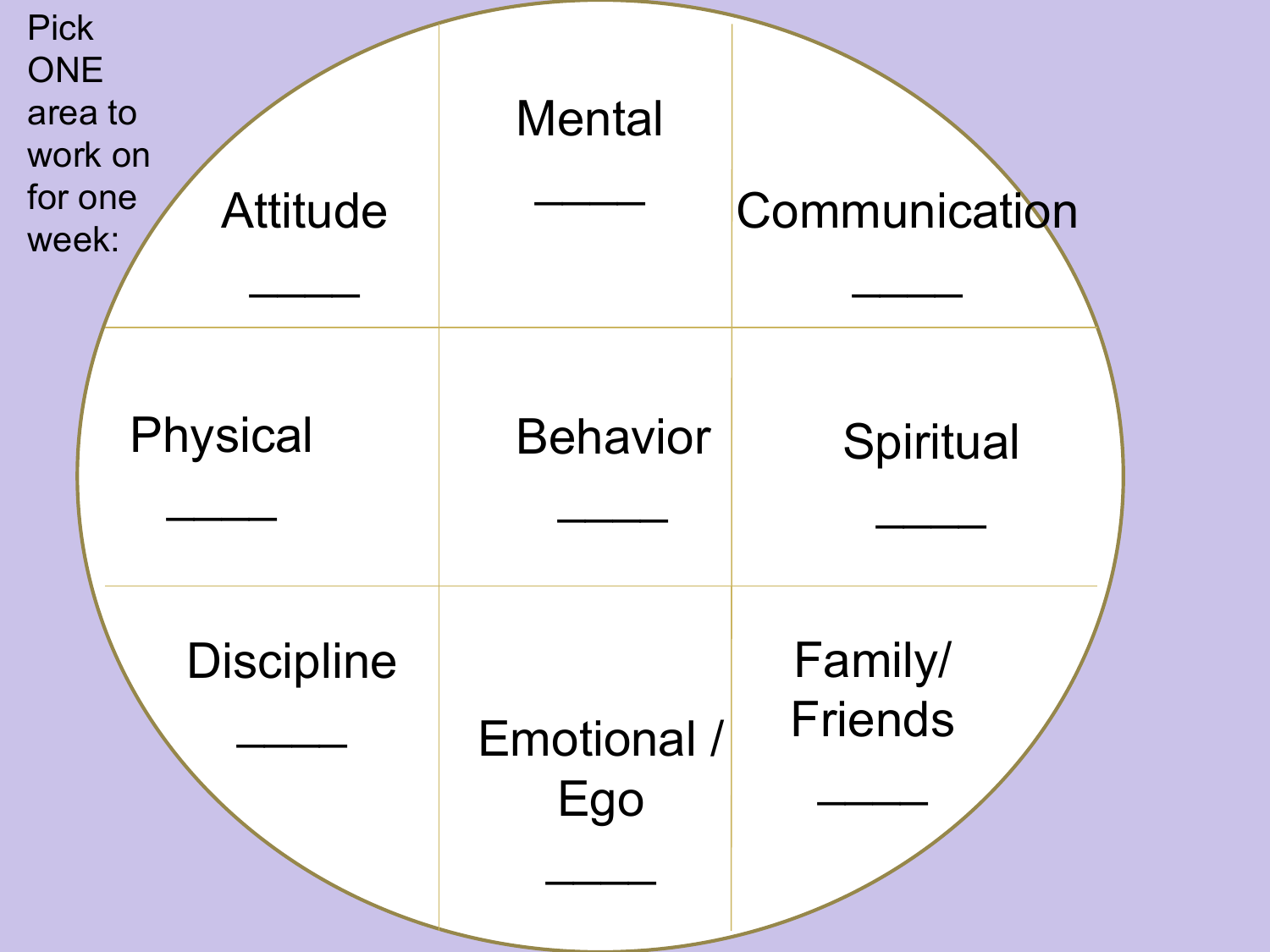#### Why Affirmations?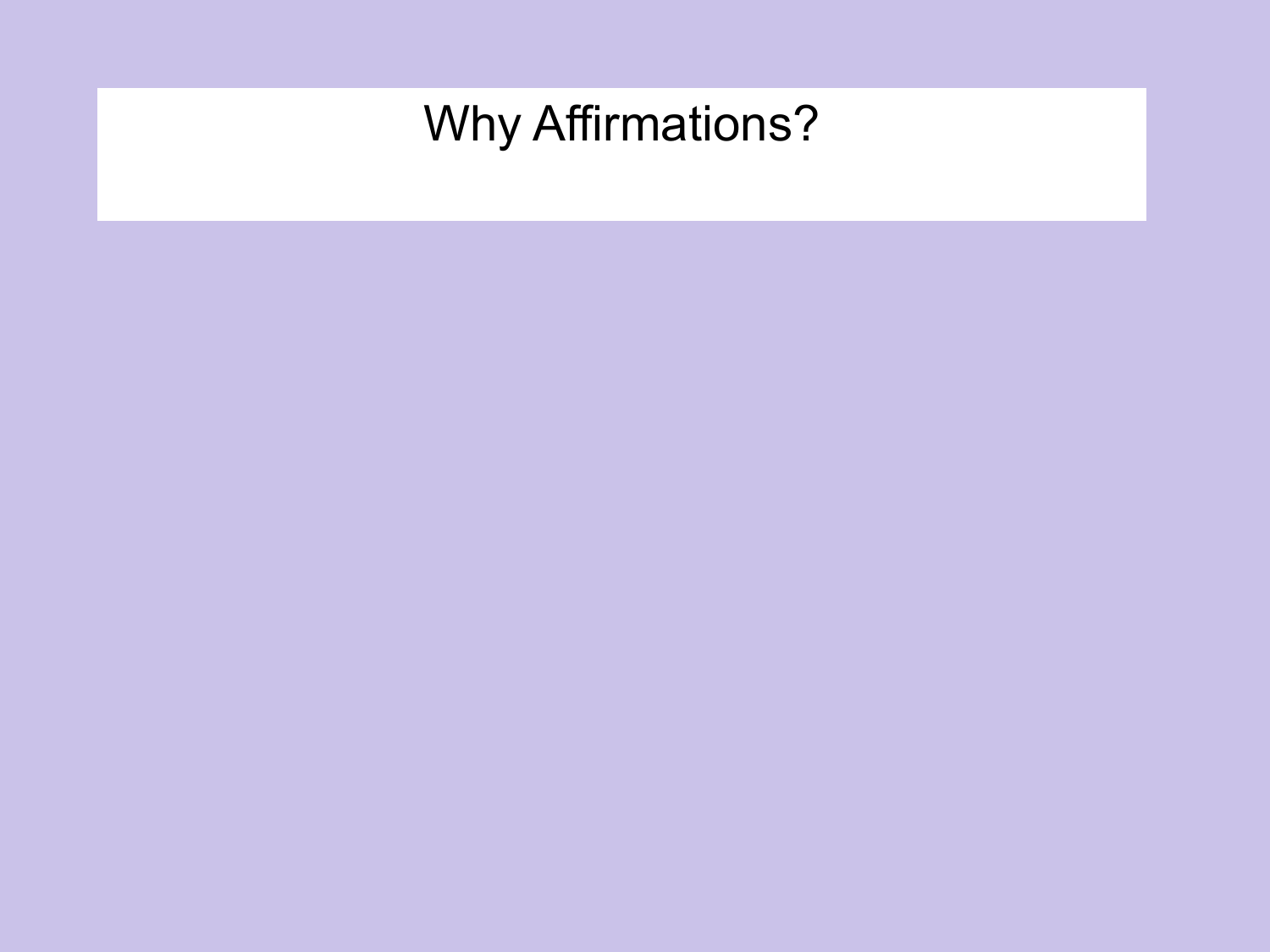#### Why Affirmations?

### Because we believe what we say to ourselves!!

Good or bad, we believe it!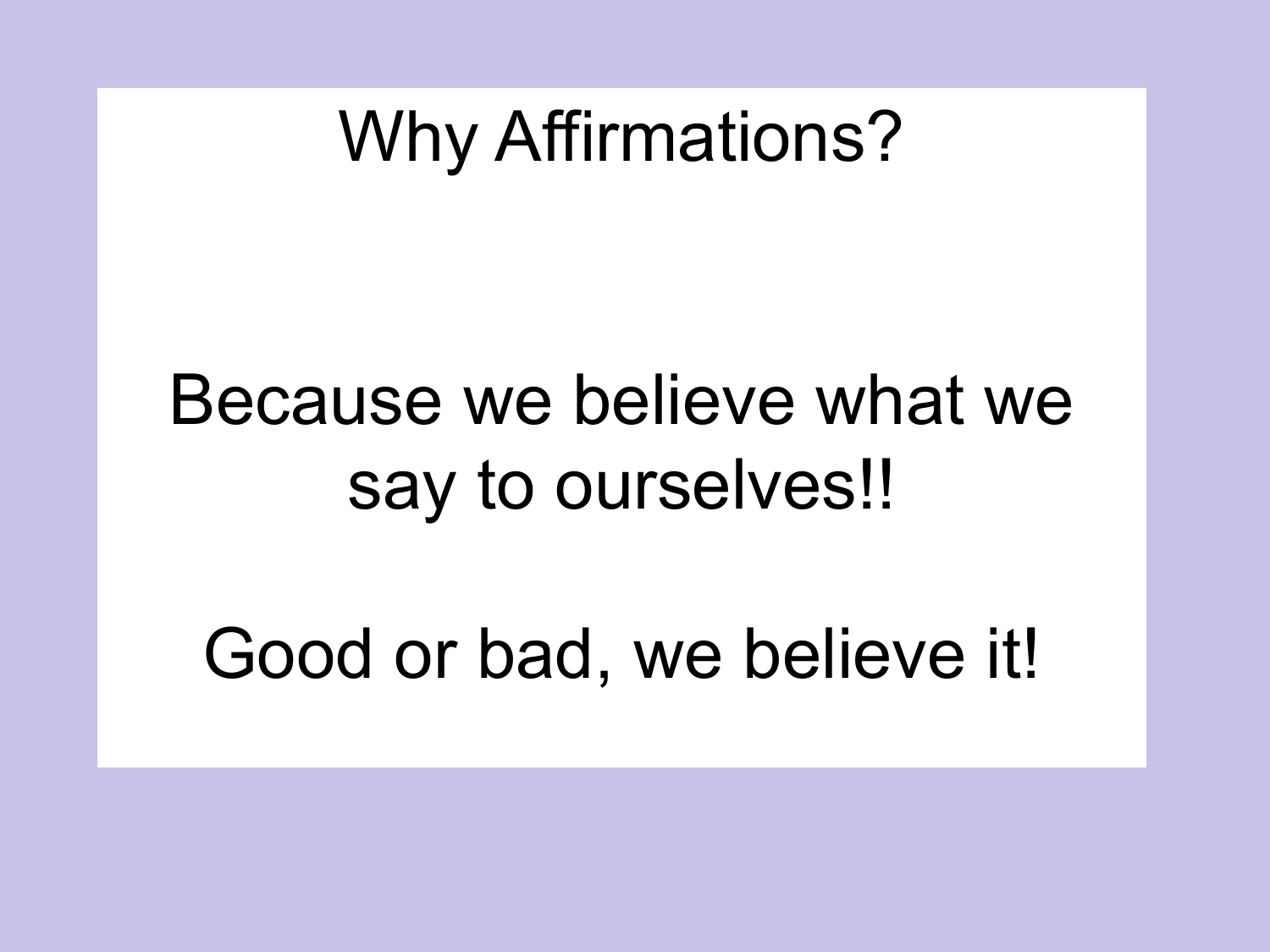### **Affirmations**

Attitude – I am a Winner! Mental - I make Good Choices! Communication – I am Confident & Enthusiastic! Spiritual - I am Obedient! Behavior - I do it Now!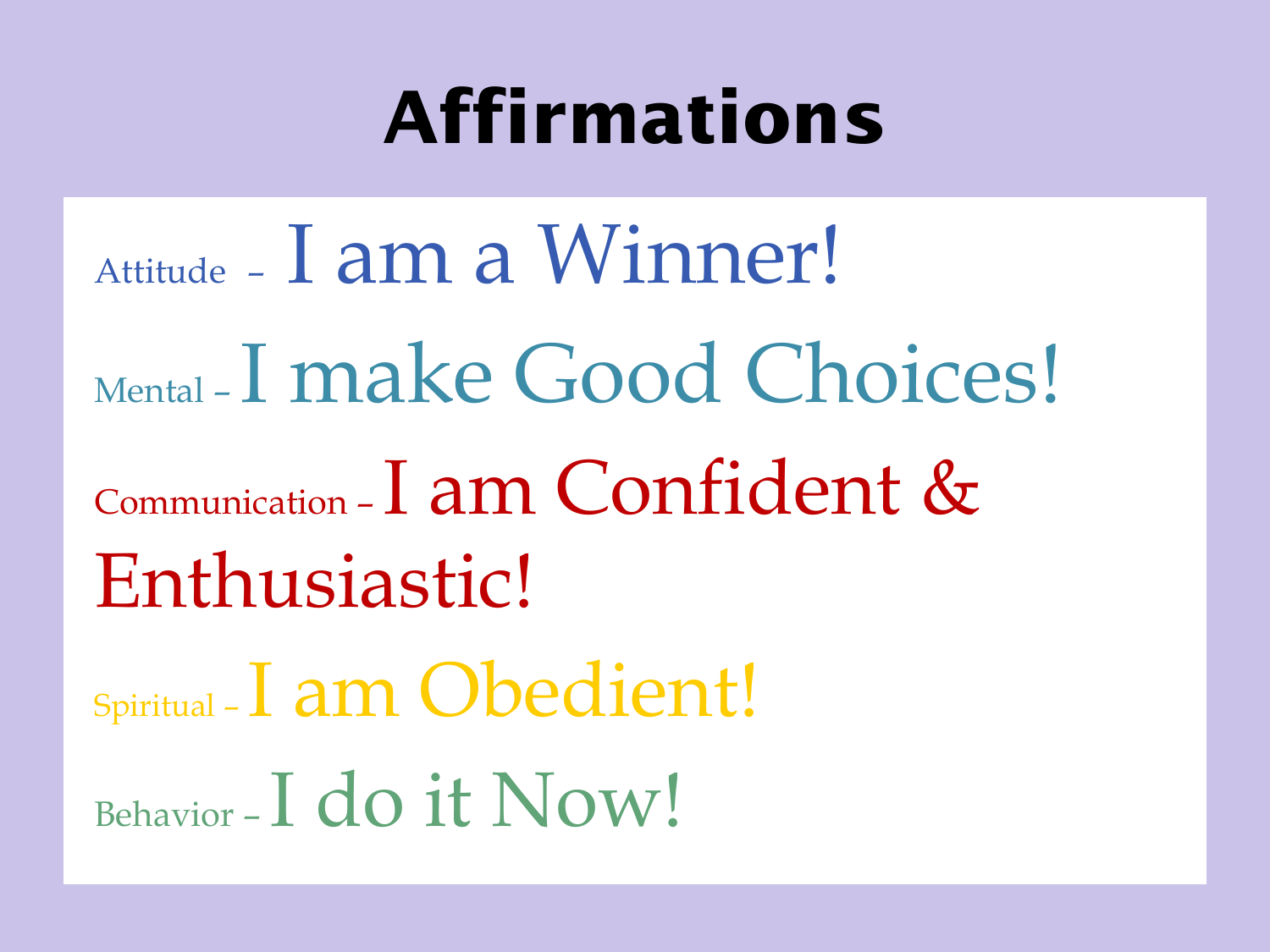### **Affirmations - continued**

Physical - **I** am Responsible! Discipline - I don't stop; I never give up!

Emotion/Ego-I release all doubt & fear!

Family/Friends - I AM MY OWN BEST FRIEND!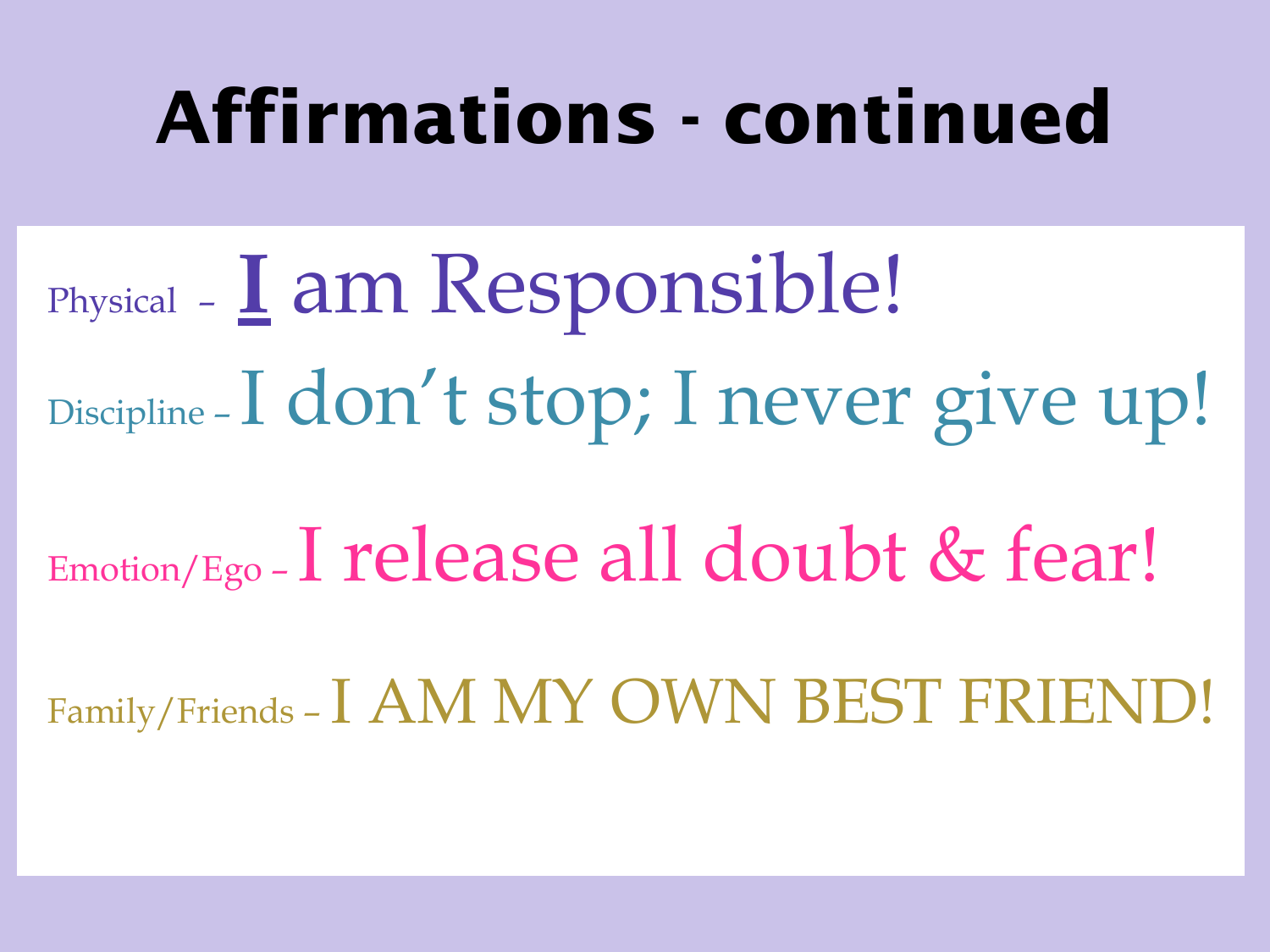I AM A WINNER! *l* make good choices! I AM CONFIDENT & ENTHUSIASTIC! **I AM OBEDIENT!** I DO IT NOW! I am responsible! I Don't Stop, I Never Give Up! I release all doubt & fear! **L.AM MY OWN BEST FRIEND!**